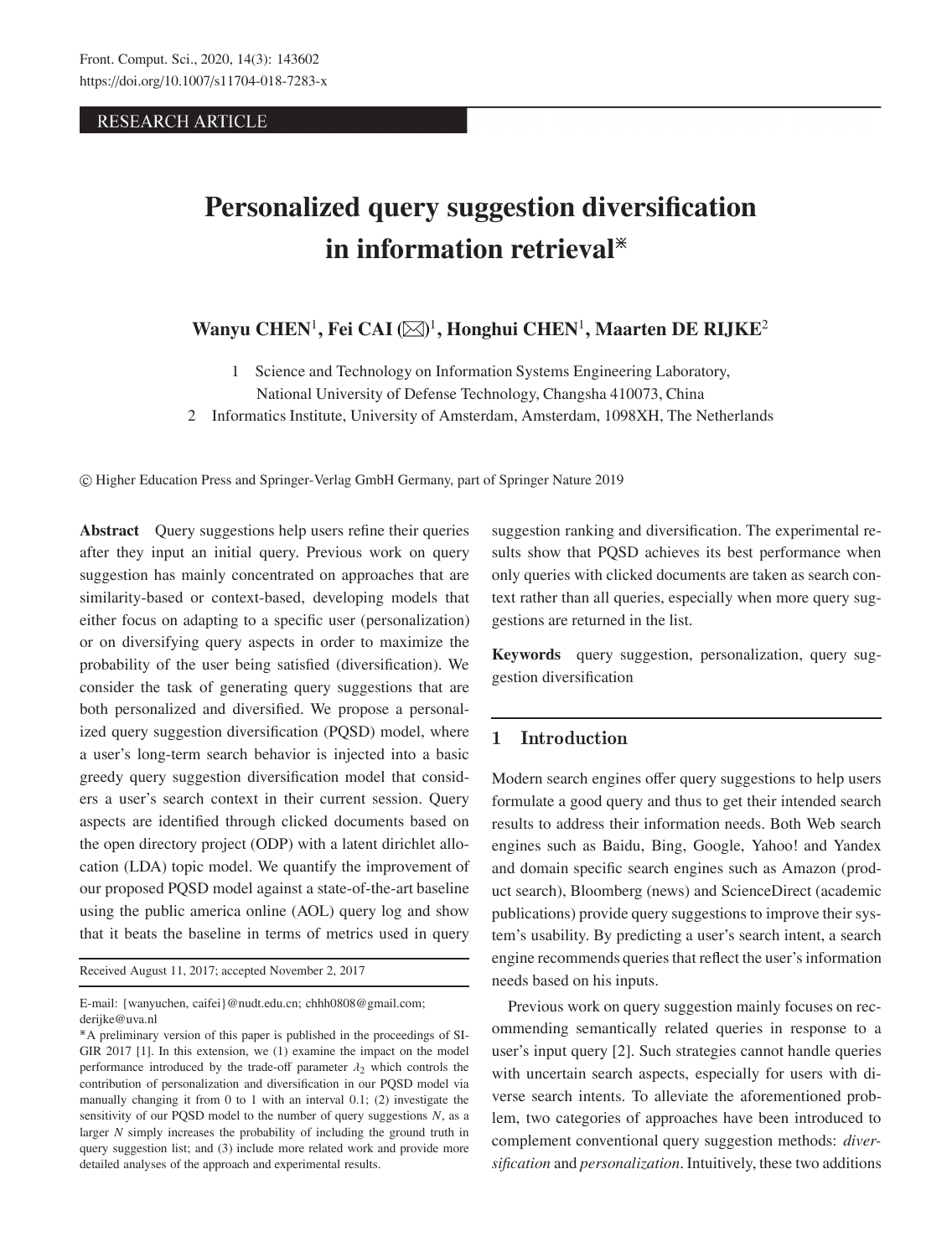may appear to be orthogonal or even opposed to each other. Diversification has been injected into query suggestion systems [3, 4] with a probabilistic model or with bipartite graphs while personalization is often incorporated into a query suggestion system by mining a user's past query behavior [5, 6].

Regarding existing models for diversifying query suggestions, personal information of users has not been wellexplored so far. However, we hypothesize that diversity and personalization can enhance each other when combined. Let us illustrate this by an example. Assume that a user submits "eclipse" to a search engine to find information about the software named Eclipse for Java Development Kit. Diversification aims to return a list of suggestions that covers as many facets of the input query as possible. For instance, in this case, diversification may suggest a list containing queries such as "Java Eclipse", "Eclipse song of C.N. Blue", "Car of Eclipse". However, this list of query suggestions may disappoint a user with a software engineering background if the query suggestion "Eclipse song of C.N. Blue" or "Car of Eclipse" is ranked higher than "Java Eclipse". In contrast, personalization strives to suggest query suggestions that are a good match to the user's past search history. Thus, when a software engineer submits "eclipse" to a search engine to find some information about the song named "Eclipse of C.N.Blue," a personalized query suggestion scenario will primarily focus on recommending queries about "Java Eclipse," which would be unsatisfactory.

From the above example, it seems that diversification can be helpful to handle a user's preferences but the topics covered in a list of query suggestions may be broad, resulting in dissatisfaction for a specific user. Personalization, on the other hand, can provide possible query suggestions related to the user's long-term preferences but it may be insensitive to changes in a user's preferences. If used excessively it may even cause redundancy in a list of query suggestions. Thus, in this paper, we take the advantages of both personalization and diversification to propose a personalized query suggestion diversification (PQSD) model, where diversification helps to generate multiple-aspect queries to increase the likelihood of suggested queries being clicked and personalization ensures that the suggested queries are close to a user's specific search intent.

The proposed PQSD model consists of two major stages. In the first stage, we develop a greedy query suggestion diversification model where a user's search context, consisting of queries and clicks, is considered to generate a diversified ranked list of queries; to this end, we use co-occurrences as

well as semantic similarity between queries. In the second stage, we inject a user's long-term search behavior information into the model proposed in the first step with Bayes' rule. To determine a query's aspects, $1)$  we collect documents that were shown and clicked in response to a query based on the search logs. After that, we extract descriptions of those documents based on the open directory project (ODP). Then, we incorporate latent dirichlet allocation (LDA) [7] to model the topic distribution of document descriptions. By doing so, we can generate a query distribution over topics via clicked documents.

For evaluation purposes, we compare the performance of PQSD against state-of-the-art query suggestion baselines on the public america online (AOL) query log dataset [8]. In particular, in addition to different personalization strategies with either only clicked queries or all queries in the search context, we also zoom in on the trade-off parameter that controls the contribution of personalization and diversification in our model. We also investigate the sensitivity of our model to the number of query suggestions. The results show the effectiveness of our PQSD model in terms of query suggestion ranking and diversification. In particular, the PQSD model gains an improvement of around 1.35% and 6.39% in terms of MRR and  $\alpha$ -nDCG, respectively, over a competitive baseline [4].

Our contributions in this paper can be summarized as follows:

- 1) We tackle the challenge of query suggestion in a novel way by considering both diversification and personalization.
- 2) We propose a model for PQSD that incorporates a user's short-term search context in their current session and their long-term search history to detect their search interests.
- 3) We examine the performance of PQSD under different search context selection strategies and analyze the impact of different trade-off values controlling the personalization and diversification components on the query suggestion performance of our model. We find that PQSD yields better performance when the search context consists of queries with clicked documents rather than all queries, especially when more query suggestions are returned in the list.

We describe related work in Section 2. The details of the personalized query suggestion diversification model, PQSD, are described in Section 3. Section 4 presents our experimen-

<sup>&</sup>lt;sup>1)</sup> In this paper, we use the terms "aspect" and "topic" interchangeably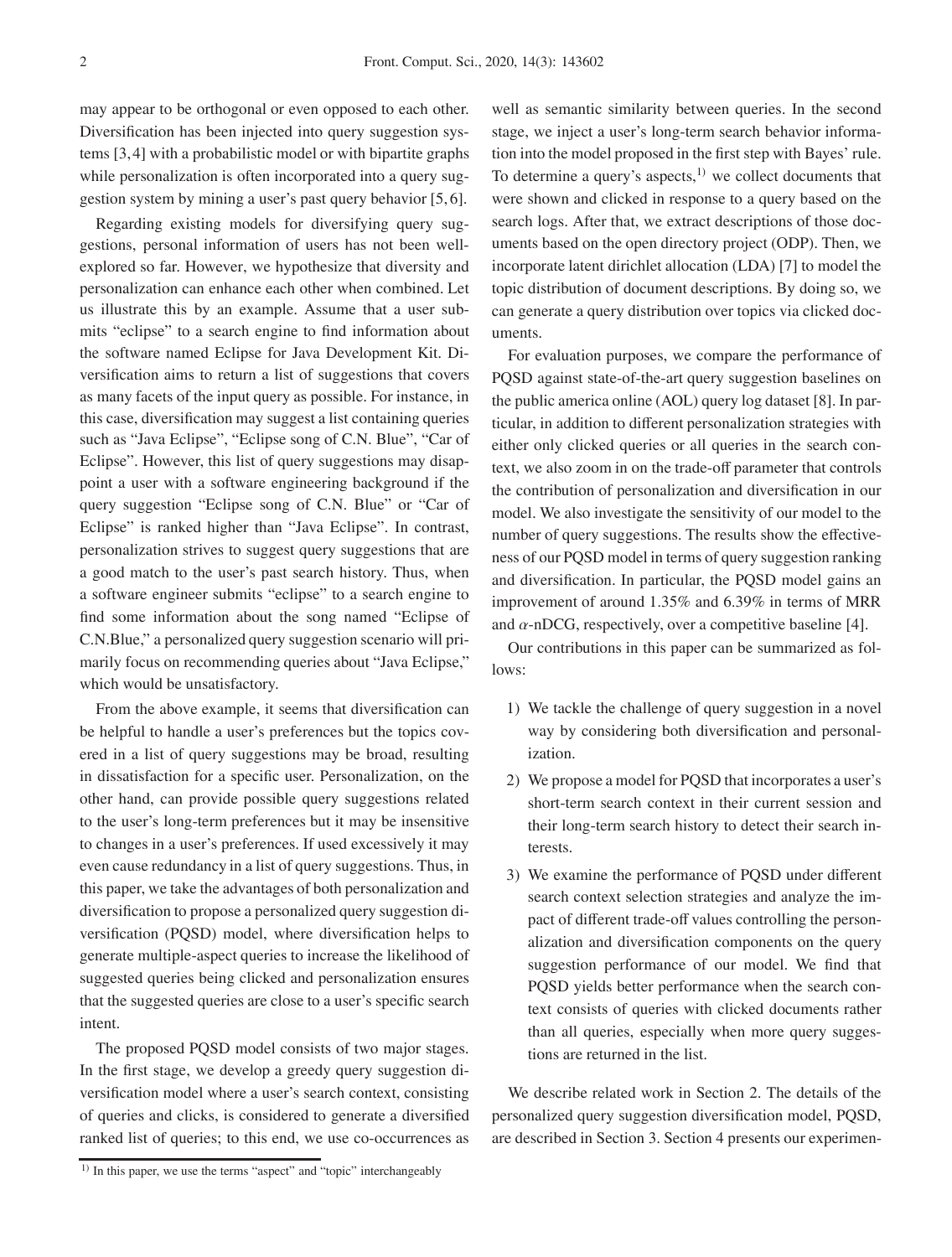tal setup. In Section 5, we report and discuss our results. We conclude in Section 6, where we also suggest future research directions.

# **2 Related work**

In recent years, a significant amount of work has gone into methods for obtaining a better understanding of queries submitted by users of a search engine and for improving the quality of the queries that users submit. Prominent examples of the latter include query auto completion [9–11] and query suggestion. Query suggestion is known to be useful for improving the user's search satisfaction [6, 12]. However, there are still some limitations in enhancing the performance of query suggestion lists only using relevance-oriented query suggestion methods [13]. In particular, they cannot handle queries with uncertain search aspects or suggest queries for a specific user. Thus, research has explored several strategies to incorporate either diversification or personalization into query suggestions [2, 4, 14, 15]. In this section, we summarize related work on diversified query suggestion and personalized query suggestion, respectively.

#### 2.1 Personalized query suggestions

Personalized query suggestion methods acquire knowledge of a user's search history in order to reduce the uncertainty of the input query. Many publications are devoted to personalized query suggestion [14, 16–19]. Some provide a list of personalized query suggestions based on information clicked on by a user; here, query log data has been widely used [19]. Verberne et al. [18] implement a method for query suggestion that generates candidate follow-up queries from the documents clicked by the user. This is a potentially effective method for query suggestion, but it heavily depends on user behavior. Based on a user's conceptual profiles, Sharma and Mangla [17] propose a personalized concept-based clustering technique that makes use of click through data and the concept relationship graph mined from web-snippets.

A query-URL bipartite graph can be constructed from click data with one type of vertices corresponding to queries and another type corresponding to URLs. There are also personalized query suggestion methods that use the click graph representing the information flow in query logs with a Markov random walk model [20, 21]. Ma et al. [22] develop a two-level query recommendation method based on two bipartite graphs (user-query and query-URL bipartite graphs) extracted from click data. Li et al. [16] use the connectivity of a query-URL

bipartite graph through a novel two-phrase algorithm to recommend relevant queries that can improve the effectiveness of personalized query recommendation. Mei et al. [23] propose a personalized query suggestion method by employing hitting time and creating pseudo query nodes in a click graph.

The personalization component in our approach is different from the work just described as we not only make use of a user's short-term search behavior to predict their search intent in the current session, but also integrate their long-term search history to reduce the uncertainty in the query suggestion list. In addition, we also test different strategies for the personalization when considering all queries or only clicked queries.

#### 2.2 Diversified query suggestions

Modern Web search engines return their query suggestions to a large number of users. As Web search is essentially dynamic and a user's preferences change over time, diversification can help to handle those uncertain changes and generate multiple-aspect queries to increase the likelihood of at least one suggested query being clicked.

Ma et al. [4] propose an approach to query suggestion diversification based on a Markov random walk model on a query-URL bipartite graph that can generate result lists with reduced semantic redundancy. The hitting time  $h(q_j | q_i)$  in this approach is the expected number of steps used to reach a query vertex  $q_i$  from a starting vertex  $q_i$  in a bipartite graph. In [4], given an input query  $q_0$ , queries  $q_i$  with the smallest hitting times  $h(q_j | q_0)$  are recommended. The weakness of the hitting time approach is that query graphs are huge, which may cause problems in terms of time complexity. Another drawback it has concerns the sparseness problem. Typically, either a depth-first search or a breadth-first search on the query graph [20] is executed to obtain a reduced graph for the execution of the hitting time algorithm. Yang et al. [2] propose a post-ranking framework that aims at maximizing the diversity of the original search results as well as solving the complexity problem. In addition to those methods based on query graphs, Li et al. [3] propose a probabilistic model to recommended queries to avoid redundancy in terms of the concepts covered by suggested queries.

The ambition to combine diversity and personalization opens a rich area for research, one that has barely been explored to date. Vallet and Castells [19] develop a generalization of existing diversification approaches for search results, by adding a personalization component. Their framework suggests that the combination of diversification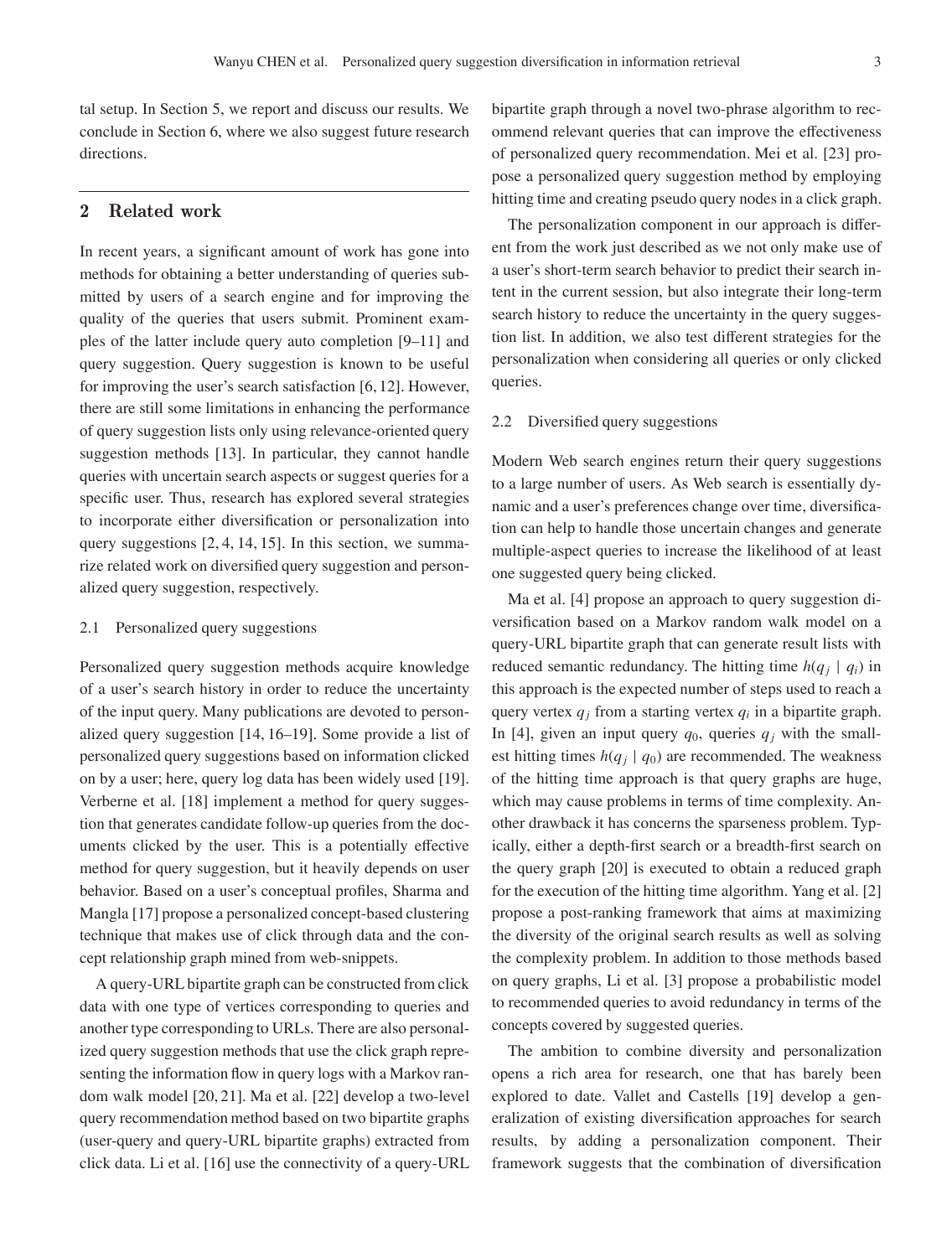and personalization achieves competitive performance, improving over the baselines—plain diversification and plain personalization—in terms of both diversity and accuracy measures for search results. Liang et al. [24] deal with the problem of personalized diversification of search results with a supervised learning strategy that also enhances the performance of both plain diversification and plain personalization algorithms. To the best of our knowledge, only few publications study the problem of combining diversification and personalization for query suggestion.

Unlike previous publications that focus on diversification, we propose an explicit approach to obtain query suggestion lists that combines the advantages of both diversification and personalization to improve the performance for query suggestion. In Chen et al. [1], we introduce the PQSD model and quantify the improvement of PQSD against a state-of-the-art baseline. In this extension, we add the following. First, we examine the impact on the model performance introduced by the trade-off parameter  $\lambda_2$  that controls the contribution of personalization and diversification to the performance of PQSD. Second, we investigate the sensitivity of PQSD model to the number of query suggestions *N*, as an increased value of *N* simply increases the probability of including the ground truth in query suggestion list. Third, we cover more related work and provide more detailed analyses of the approach and experimental results.

## **3 Approach**

In this section, we first formally describe the problem of query suggestion diversification and propose a greedy query suggestion diversification model where a user's search context, e.g., queries and clicks, is considered to generate a diversified ranked list of queries in Section 3.1. Then we inject a user's long-term search history to get our proposed PQSD model in Section 3.2. We finally give the generation process of query distribution over topics in Section 3.3.

## 3.1 Greedy query suggestion diversification

Our method for query suggestion diversification assumes that an initial list of query suggestion candidates  $R_I$  produced for the user's query  $q_0$  with length  $|R_I| = L_I$  is given. We use a relevant term suggestion method [25] to generate this initial ranked list of queries.

First of all, we simplify the problem of query suggestion diversification. The aim of query suggestion diversification is to satisfy the average user who enters the query  $q_0$  by finding at least one acceptable query suggestion among the top *N* query suggestions returned. This can be achieved by maximizing the following function:

$$
P(R_S | q_0, S_C) = 1 - \prod_{q_c \in R_S} (1 - P(q_c | q_0, S_C)), \quad (1)
$$

where  $S_C$  denotes the search context in a given session of a user who inputs the initial query  $q_0$  and  $R<sub>S</sub>$  is a ranked list of queries that contains the top *N* query suggestion candidates to be returned. Obviously, we have  $R_S \subseteq R_I$  with  $|R_S| = N$ , such that  $N \le L_I$ .

Intuitively, the probability  $P(q_c | q_0, S_c)$  in Eq. (1) denotes the likelihood that the suggested query candidate  $q_c$  satisfies a user who enters query *q*0. With the assumption of query independence, the right-hand side of Eq. (1) denotes the probability that at least one query suggestion can satisfy the user. We further interpolate Eq. (1) at the aspect level and thus we have

$$
P(R_S | q_0, S_C) = \sum_{a} \left( 1 - \prod_{q_c \in R_S} (1 - P(q_c | q_0, a, S_C)) \right), \quad (2)
$$

where *a* ranges over possible aspects.

To maximize the objective in Eq. (2), we propose a natural greedy algorithm for generating a diverse ranking of query suggestions. We follow a greedy selection process as follows:

$$
q^* \leftarrow \underset{q_c \in R_I \setminus R_S}{\text{argmax}} \sum_a P(q_c \mid q_0, a, S_C) \prod_{q_s \in R_S} (1 - P(q_s \mid a, q_0, S_C)),
$$
\n(3)

which guarantees that a suggested query that is the most different from previously selected query suggestions in  $R<sub>S</sub>$  is selected at each step. Thus, it can minimize the redundancy of the ranked list of query suggestions by iteratively filling the list  $R_S$  until  $|R_S| = N$ .

The expression  $P(q_c | q_0, a, S_c)$  in Eq. (3) is the probability that a query candidate  $q_c$  addresses the query aspect  $a$ given the input query  $q_0$  and the session context  $S_C$ . We estimate this probability based on the following two parts after normalization, with a trade-off  $\lambda_1$  ( $0 \le \lambda_1 \le 1$ ) controlling the contribution of each part [19]:

$$
P(q_c | q_0, a, S_C) \leftarrow \lambda_1 P(q_c | q_0) + (1 - \lambda_1) P(q_c | a, S_C). \tag{4}
$$

Here,  $P(q_c | q_0)$  denotes the probability that a suggested query  $q_c$  is relevant to the input query  $q_0$ , which can be estimated by the semantic similarity  $S_{q_0, q_c}$  between  $q_c$  and  $q_0$ , which is weighted by the normalized co-occurrence count  $C_{q_c,q_0}$  of  $q_c$  and  $q_0$  in search sessions as:

$$
P(q_c \mid q_0) \leftarrow C_{q_c,q_0} \cdot S_{q_0,q_c}.\tag{5}
$$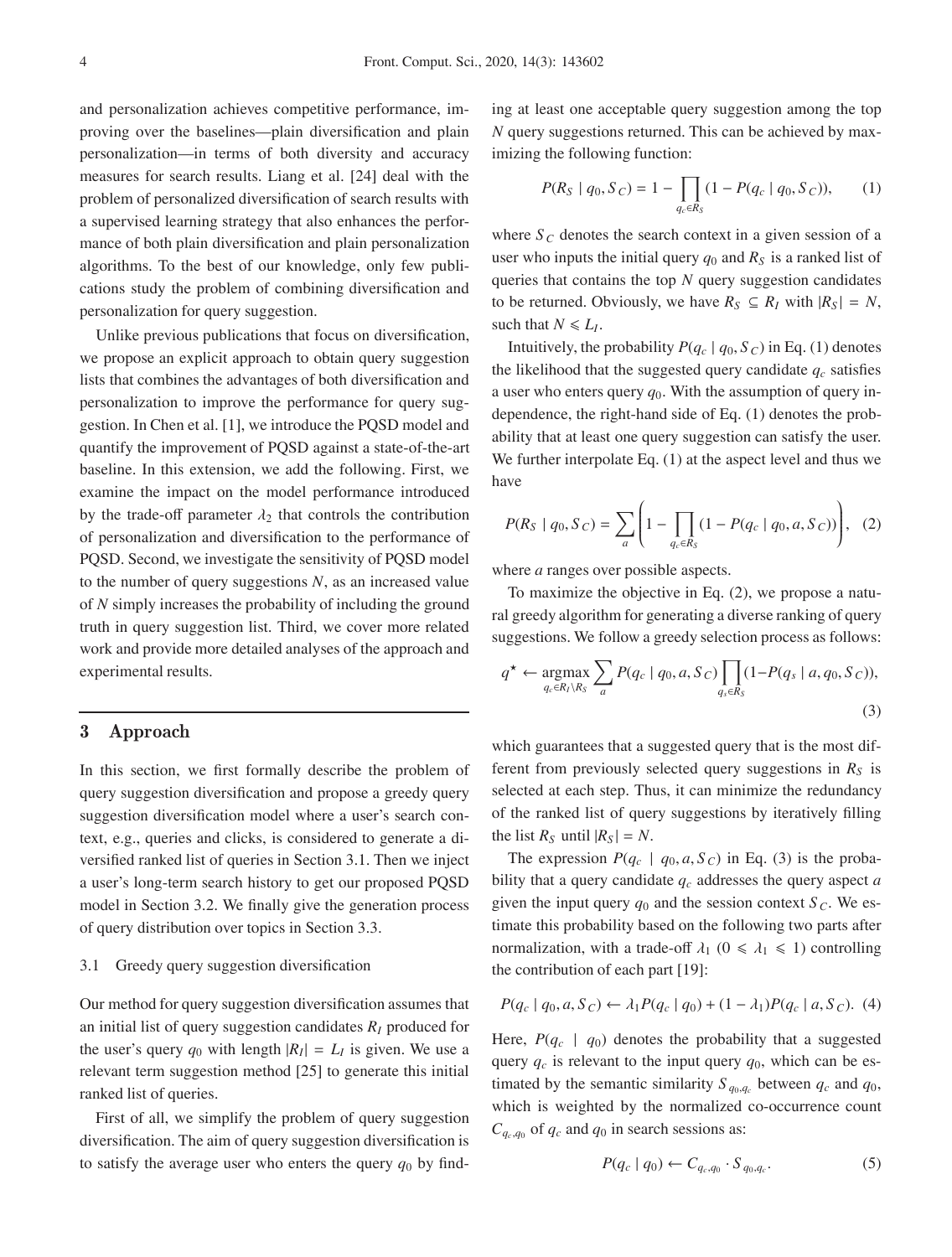Intuitively, a higher co-occurrence of two queries  $q_c$  and  $q_0$  in search sessions would result in a higher relevance probability of  $q_c$  and  $q_0$ . Following [25],  $C_{q_c,q_0}$  can be estimated by

$$
C_{q_c,q_0} = \frac{co_{q_c,q_0}}{f_{q_0} + f_{q_c} - co_{q_c,q_0}},\tag{6}
$$

where  $f_{q_0}$  and  $f_{q_c}$  denote the number of search sessions containing query  $q_0$  and  $q_c$ , respectively;  $co_{q_c,q_0}$  indicates the number of search sessions containing both query *qc* and *q*0.

For calculating  $S_{q_0, q_c}$ , we take the cosine similarity between two queries, represented by the average of the cosine similarity between query terms *w* returned by the word2vec model [26] learnt from the query logs, excluding stop words:

$$
S_{q_0,q_c} \leftarrow \cos(q_0, q_c) = \frac{1}{W} \sum_{w_k \in q_0} \sum_{w_j \in q_c} \cos(w_k, w_j), \quad (7)
$$

where  $W = |q_0| \cdot |q_c|$  and |q| is the number of query terms in query *q*.

Turning to the right-hand side of Eq. (4), we make the query independence assumption [27] and decompose  $P(q_c |$  $a, S_C$  to obtain:

$$
P(q_c | q_0, a, S_C) \leftarrow
$$
  

$$
\lambda_1 P(q_c, q_0) + (1 - \lambda_1) \prod_{q_t \in S_C} P(q_c | a, q_t).
$$
 (8)

The probability  $P(q_c \mid a, q_t)$  in Eq. (8) can be estimated by the distance between query suggestion  $q_0$  and query  $q_t$ in the search context given the aspect *a*. As queries that are submitted within a short temporal interval are bound to share common query aspects [27], we estimate the probability  $P(q_c \mid a, q_t)$  as:

$$
P(q_c | a, q_t) \leftarrow \theta_t \times \left(1 - \frac{|v_{q_c}(a) - v_{q_t}(a)|}{\sqrt{\sum_{i=1}^M (v_{q_c}(a_i) - v_{q_t}(a_i))^2}}\right), \quad (9)
$$

where  $\theta_t = \frac{1}{D(q_t)+1}$  and  $D(q_t)$  refers to the position interval between previous query  $q_t$  and the last query  $q_T$  in the search context *S*<sub>*C*</sub>; for example,  $\theta_T = 1$  for the last query in the search context. Furthermore, *M* denotes the number of aspects of a query and  $v_{q_c}(a_i)$  denotes the relevance of query  $q_c$ to its *i*th aspect. This explains how the term  $P(q_c | q_0, a, S_c)$ in Eq. (3) can be estimated.

Next, for calculating  $P(q_s | q_0, a, S_C)$  in Eq. (3), which denotes the probability of query suggestions that have been chosen in the list *RR* addressing query aspect *a* given the search context  $S_c$  and input query  $q_0$ , based on the query independence assumption we can simplify  $P(q_s | q_0, a, S_c)$  in Eq. (3) as:

$$
P(q_s | q_0, a, S_C) \leftarrow P(q_s | a, S_C) = \prod_{q_t \in S_C} P(q_s | a, q_t), \quad (10)
$$

where  $P(q_s | a, q_t)$  is computed analogously to  $P(q_c | a, q_t)$  in Eq. (9).

3.2 Personalized query suggestion diversification

In this section, we generalize the greedy selection rule to a personalized version by considering a user *u*'s long-term search history so that  $q^*$  becomes:

$$
q^* \leftarrow \text{argmax}_{q_c \in R_I \setminus R_S} \sum_a P(q_c \mid q_0, a, S_C, u) \prod_{q_s \in R_S} (1 - P(q_s \mid a, q_0, S_C, u)).
$$
\n<sup>(11)</sup>

Let us explain the model in more detail. For calculating  $P(q_c | q_0, a, S_c, u)$ , the first term on the right-hand side of Eq. (11), we use Bayes' rule:

$$
P(q_c \mid q_0, a, S_C, u) = \frac{P(q_c)P(a, u, q_0, S_C \mid q_c)}{P(a, u, q_0, S_C)}.
$$
 (12)

We rewrite the term  $P(a, u, q_0, S_C | q_c)$ , which can be regarded as the combination of diversification and personalization, as:

$$
P(a, u, q_0, S_C | q_c) \leftarrow
$$
  
\n
$$
\lambda_2 P(a, q_0, S_C | q_c) + (1 - \lambda_2) P(u, q_0, S_C | q_c),
$$
 (13)

where  $\lambda_2$  ( $0 \le \lambda_2 \le 1$ ) in Eq. (13) is a tradeoff controlling the contributions of diversification and personalization, respectively. Before producing the final score  $P(a, u, q_0, S_C | q_c)$ , we normalize the scores of  $P(a, q_0, S_c | q_c)$  and  $P(u, q_0, S_c | q_c)$ , respectively. Based on Bayes' rule,  $P(a, q_0, S_c | q_c)$  and  $P(u, q_0, S_C | q_c)$  can be interpolated as

$$
P(a, q_0, S_C \mid q_c) = \frac{P(q_c \mid a, q_0, S_C)P(a, q_0, S_C)}{P(q_c)}
$$
(14)

and

$$
P(u, q_0, S_C | q_c) = \frac{P(q_c | u, q_0, S_C)P(u, q_0, S_C)}{P(q_c)},
$$
 (15)

respectively. The term  $P(q_c \mid a, q_0, S_c)$  in Eq. (14) can be calculated following Eq. (8). Following the independence assumption used in Web search [19], we approximate  $P(q_c |$  $u, q_0, S_C$  in Eq. (15) as

$$
P(q_c | u, q_0, S_C) \propto \prod_{q_t \in S_C} P(q_c | u) P(q_c | q_0) P(q_c | q_t), \quad (16)
$$

where  $P(q_c | u)$  denotes the probability of suggesting  $q_c$  to user *u* according to their long-term search history and can be estimated as:

$$
P(q_c \mid u) \leftarrow \frac{\sum_{q \in \mathcal{Q}(u)} S_{q_c,q}}{|\mathcal{Q}(u)|},\tag{17}
$$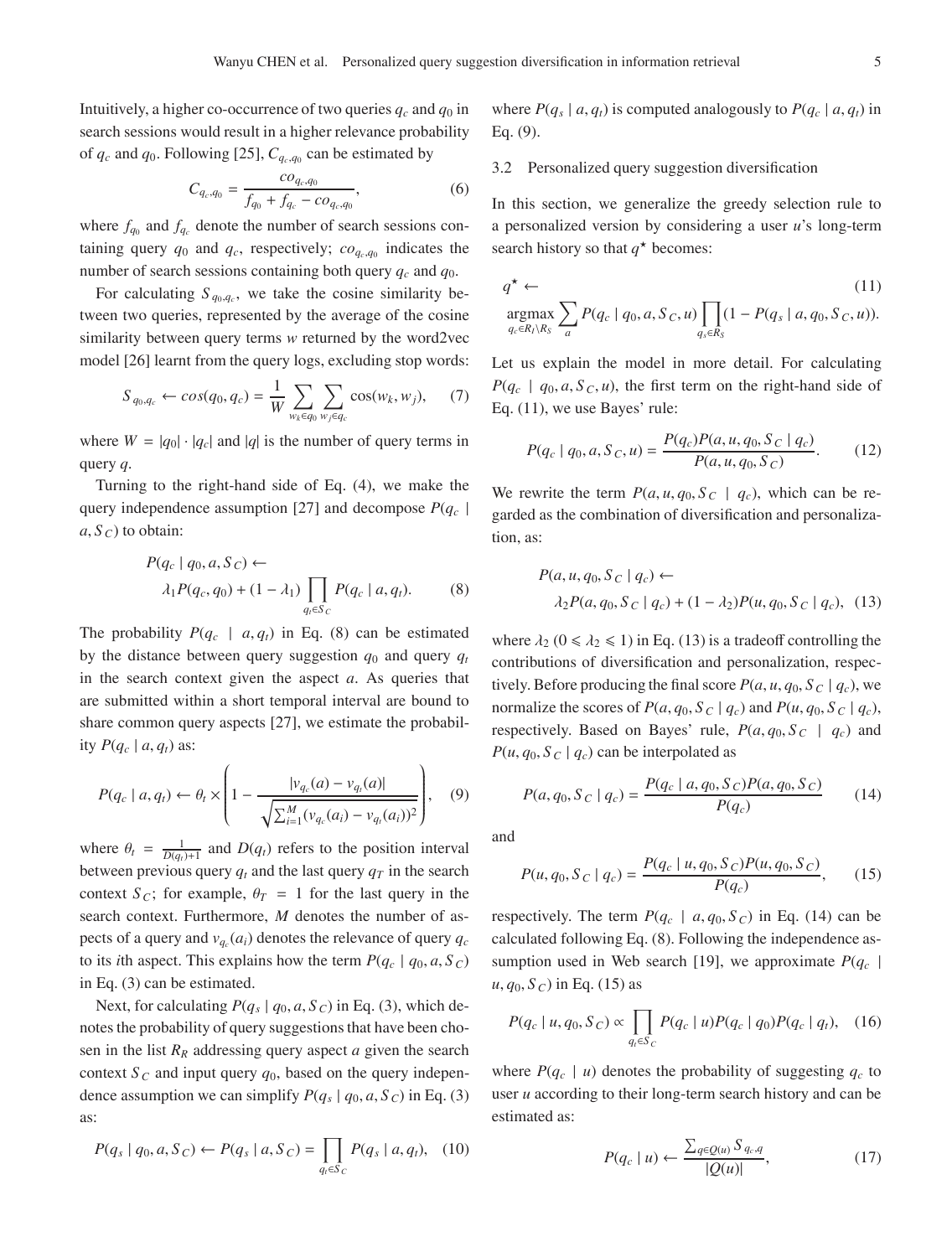where  $Q(u)$  are all queries that user *u* has submitted and  $|Q(u)|$ is the size of  $Q(u)$ . In addition,  $S_{q_c,q}$  returns the semantic similarity between two queries like Eq. (7).

Similarly, for  $P(q_s | a, q_0, S_c, u)$ , the second term on the right-hand side of Eq. (11), based on the query independence assumption mentioned above and Bayes' rule, we can get the diversification and personalization components as follows:

$$
P(a, q_0, S_C | q_s) = \frac{P(q_s | a, q_0, S_C)P(a, q_0, S_C)}{P(q_s)}
$$
(18)

and

$$
P(u, q_0, S_C | q_s) = \frac{P(q_s | u, q_0, S_C)P(u, q_0, S_C)}{P(q_s)},
$$
 (19)

where  $P(q_s | a, q_0, S_C)$  in Eq. (18) can be realized as Eq. (10), and  $P(q_s | u, q_0, S_C)$  in Eq. (19) can be derived in the same way as  $P(q_c | u, q_0, S_c)$  in Eq. (16).

We have now introduced the main process of our personalized query suggestion diversification model. Clearly, as shown in Algorithm 1, we first initialize the query suggestion list  $R_S$  with  $q^*$  having the maximum value of  $P(q_c |$  $q_0, a, S_C, u$  from step 2 to 6. Then, with a greedy selection strategy from step 8 to 15, we iteratively fill the list  $R<sub>S</sub>$  until  $|R_S| = N$ . In step 10 and 12, we guarantee that a newly suggested query added into  $R<sub>S</sub>$  is maximally different from previously selected query suggestions in  $R<sub>S</sub>$  and is relevant to the input query  $q_0$ . In the following section, we show how to generate the query distribution over topics in detail.

**Algorithm 1** PQSD

**Input:** Input query  $q_0$ , an initial query suggestion list  $R_I$ , size of returned query suggestion list: *N*, search context *S <sup>C</sup>*, long-term search history of a user *u*

**Output:** A reranked query suggestion list *RS* ;

- 1:  $R_S = \emptyset$
- 2: **for** each candidate  $q_c \in R_I$  **do**
- 3: *FirstQuery*( $q_c$ )  $\leftarrow$  *P*( $q_c$  |  $q_0$ , *a*, *S*<sub>*C*</sub>, *u*); %% the first query suggestion
- 4: **end for**
- 5:  $q^*$  ← arg max<sub>*q<sub>c</sub>*∈*R<sub>I</sub>*</sub> *FirstQuery*(*q<sub>c</sub>*)
- 6:  $R_S \leftarrow R_S \cup \{q^{\star}\}\$
- 7:  $R_I \leftarrow R_I \setminus \{q^{\star}\}\$
- 8: **for**  $|R_S| \le N$  **do**
- 9: **for**  $q_c \in R_I$  **do**
- 10: *s*(*q<sub>c</sub>*) ←  $\sum_a P(q_c | q_0, a, S_C, u) \prod_{q_s \in R_S} (1 P(q_s | a, q_0, S_C, u))$ 11: **end for** 12:  $q^* \leftarrow \arg \max_{q_c} s(q_c)$ 13:  $R_S \leftarrow R_S \cup \{q^{\star}\}\$ 14:  $R_I \leftarrow R_I \setminus \{q^{\star}\}\$
- 15: **end for**
- 16: **return**  $R_S$

## 3.3 Generating query distribution over topics

In the PQSD model, a key problem is how to represent queries over topics. As queries are usually short, it makes sense to use clicked documents to generate their topic distribution rather than using the queries directly [27]. In our method, we generate query distribution through three steps.

First, we extract clicked documents from the query log and collect the corresponding description texts in ODP for each URL. Specifically, we use the first two levels in a URL as the matching context. The clickthrough data is produced from the search behavior of real searchers and has been proved effective for estimating the relevance of a document to the corresponding query [28].

The second step is generating the topic distribution of documents using LDA. LDA has been shown to be a highly effective unsupervised learning methodology for finding distinct topics in document collections. It is a generative process that models each document as a mixture of topics. Each topic contains several words and corresponds to a multinomial distribution over those words. Then LDA can learn the document-topic and topic-word distribution after training and return the topic distribution of each document and the word distribution of each topic [7].

After that, we finally obtain a query *q*'s topic distribution as:

$$
v_q = \sum_{d \in D(q)} v_d \times f(q, d),\tag{20}
$$

where  $D(q)$  is the set of documents clicked in response to query  $q$ ,  $v_d$  denotes the topic distribution of document  $d$ , which is vectorized using LDA, and  $f(q, d)$  indicates the number of clicks on *d* after submitting *q*.

For queries without clicked documents, we generate the query distribution from similar queries that have been vectorized as semantically related queries (or words) often express similar search topics [29]. We find the most similar vectorized query *qvector* for a query *qnc* without clicks by

$$
q_{vector} \leftarrow \underset{q_v \in Q_v}{\text{argmax}} \cos(q_{nc}, q_v), \tag{21}
$$

where  $Q_v$  is a set of vectorized queries. We take the cosine similarity between two queries as in Eq. (7).

The details are shown in Algorithm 2: we select the most similar query for  $q_{nc}$  (line 4), from which we obtain the vector of topic distribution that are finally assigned to the input query *qnc* as aspect labels (line 5).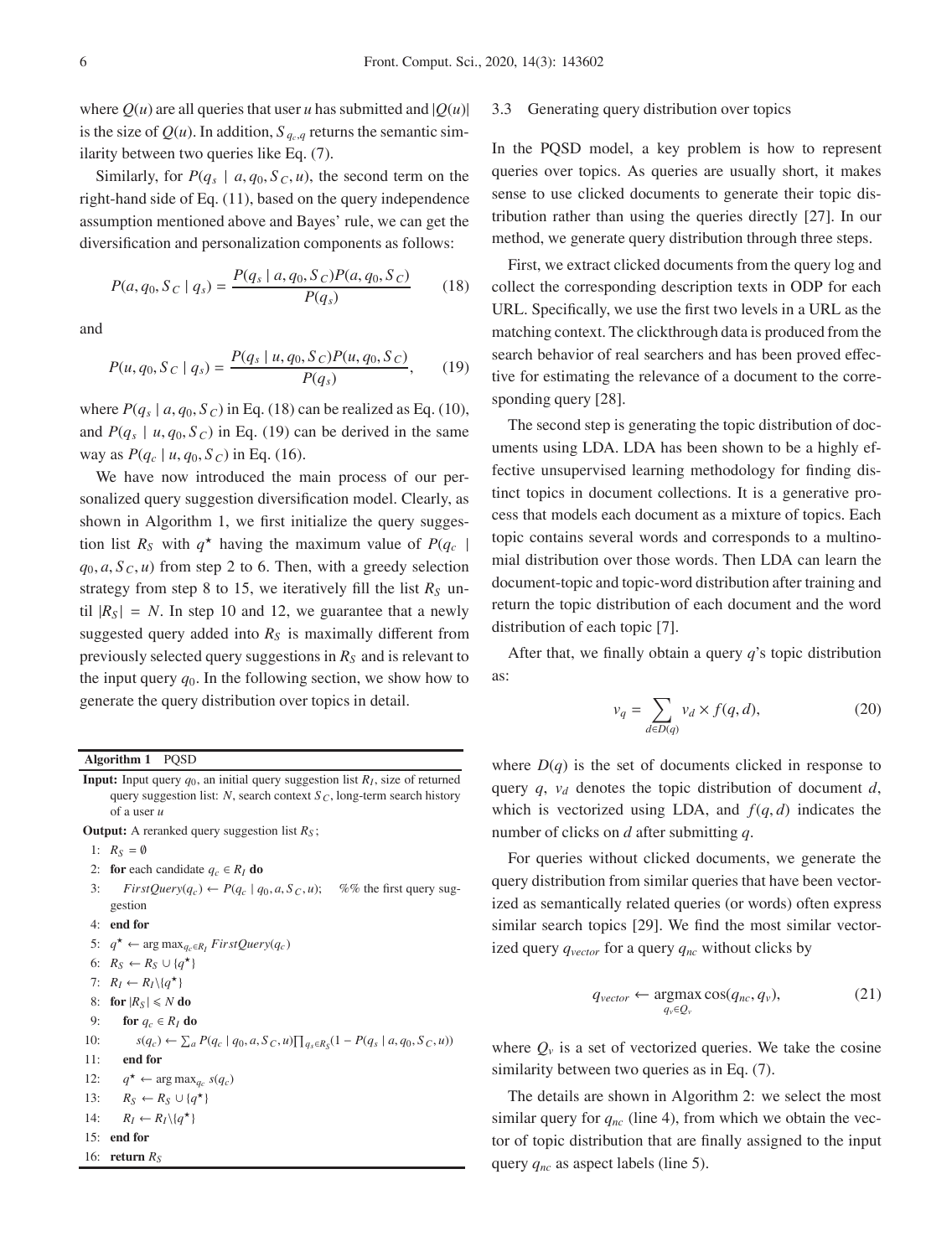|                                                    | <b>Algorithm 2</b> Dealing with query $q_{nc}$ without clicks                                                       |  |  |  |  |
|----------------------------------------------------|---------------------------------------------------------------------------------------------------------------------|--|--|--|--|
|                                                    | <b>Input:</b> A query $q_{nc}$ without click information, a set of vectorized queries<br>$Q_v$ with their vectors V |  |  |  |  |
| <b>Output:</b> Vector of $q_{nc}$ : $v_{q_{nc}}$ ; |                                                                                                                     |  |  |  |  |
|                                                    | 1: for each query $q_v \in Q_v$ do                                                                                  |  |  |  |  |
|                                                    | %% semantic similarity<br>2:<br>$score(q_v) = cos(q_{nc}, q_v)$                                                     |  |  |  |  |
|                                                    | $3:$ end for                                                                                                        |  |  |  |  |
|                                                    | 4: $q_{vector} \leftarrow \argmax score(q_v)$<br>$q_v \in O_v$                                                      |  |  |  |  |
|                                                    | 5: $v_{q_{nc}} \leftarrow v_{q_{vector}} \in V$                                                                     |  |  |  |  |
|                                                    | 6: <b>return</b> $v_{q_{nc}}$ to $q_{nc}$                                                                           |  |  |  |  |

## **4 Experimental setup**

We start by providing an overview of the query suggestion models to be discussed in this paper and lists the research questions that guide our experiments. Then we describe the dataset and give details about our evaluation metrics as well as the ground truth. We conclude the section by specifying the settings of the parameters in our experiments.

## 4.1 Model summary and research questions

Table 1 lists the models to be discussed: two state-of-theart baselines, two models considering either diversification or personalization, and four flavors of approaches that we introduce in this paper: PQSD models with four combination strategies of user's selecting search context:

- a user's current search context, with two options: **AS** all preceding queries in current search session vs. **CS** only the clicked queries in current search session,
- and a user's long-term search history, again with two options:
	- **AL** all preceding queries in user's search history, vs.
	- **CL** only the clicked queries in user's search history.

The research questions guiding our experiments are:

- **RQ1** Is the PQSD model able to beat state-of-the-art query suggestion models in terms of query suggestion ranking and diversification?
- **RQ2** What is the impact on the query suggestion diversification performance of PQSD of the choice of search context, i.e., choosing all queries (AS and AL) or only queries with clicks (CS and CL)?
- **RQ3** How does the trade-off parameter between diversification and personalization (as encoded in  $\lambda_2$ ) impact the performance of our PQSD model in terms of query suggestion ranking and diversification?
- **RQ4** Is the performance of our PQSD model sensitive to the number of query suggestions *N*?
- 4.2 Dataset and evaluation metrics

We use the AOL query  $log [8]$  in our experiments and preprocess the dataset following [31]. The AOL queries were sampled between March 1st, 2006 and May 31st, 2006. For the preprocessing of the data, we only keep those frequent wellformatted English queries, which appear more than 4 times and only contain characters "a", "b", ..., "z" as well as space. In addition, we split the queries into sessions by 30 minutes of inactivity and sessions with at least two queries are kept. To obtain our training and test sets, we remove queries for which the ground truth is not included in the top fifteen query suggestion candidates returned by a co-occurrence method [25].

We notice that users often submit several queries before clicking a URL. When a user submits a query that is followed by clicking a URL, we call this query a *clicked query*. Intuitively, the user may be more satisfied with a clicked query than with queries without clicks. Thus we remove the sessions without clicked queries in the preprocessing. Table 2

| <b>Table 1</b> An overview of models discussed in the paper |
|-------------------------------------------------------------|
|-------------------------------------------------------------|

| Model          | Description                                                                                                                                                                          | Source     |
|----------------|--------------------------------------------------------------------------------------------------------------------------------------------------------------------------------------|------------|
| <b>MMR</b>     | A query suggestion diversification approach based on Maximal Marginal Relevance (MMR).                                                                                               | [30]       |
| <b>DQS</b>     | A diversification-oriented query suggestion model based on Markov random walk and hitting time analysis on the query-URL<br>bipartite graph.                                         | [4]        |
| D-QS           | A query suggestion approach that only considers diversification purpose.                                                                                                             | This paper |
| P-QS           | A query suggestion approach that only considers personalization purpose.                                                                                                             | This paper |
| $POSD_{AL+AS}$ | Personalized diversification query suggestion model incorporating all queries in a user's long-term search history and in the<br>current session.                                    | This paper |
| $POSD_{AL+CS}$ | Personalized diversification query suggestion model incorporating all queries in a user's long-term search history and only<br>queries with clicks in the current session.           | This paper |
| $POSDCL+AS$    | Personalized diversification query suggestion model incorporating only queries with clicks in a user's long-term search history<br>and all preceding queries in the current session. | This paper |
| $POSDCL+CS$    | Personalized diversification query suggestion model incorporating only queries with clicks in a user's long-term search history<br>and in the current session.                       | This paper |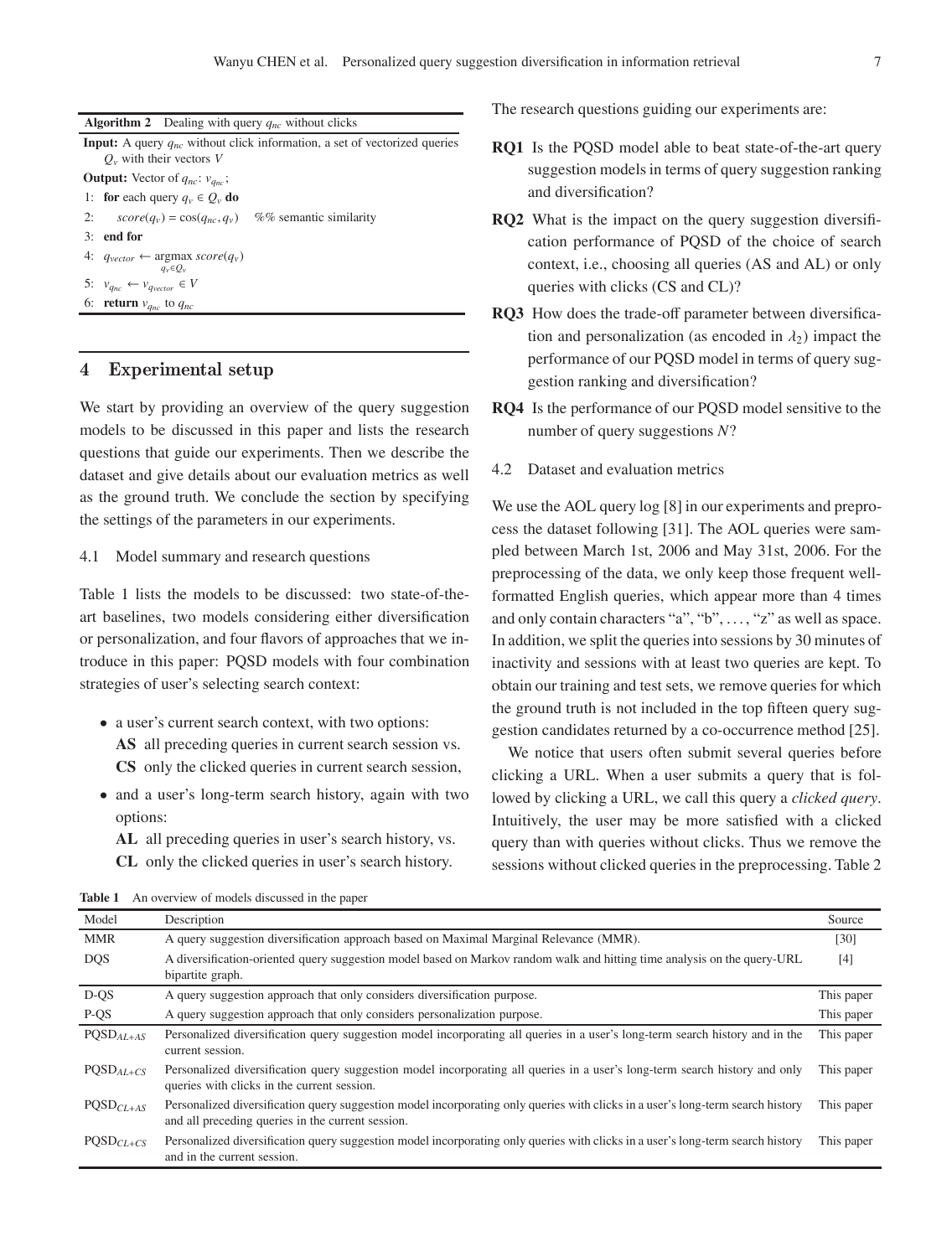details the statistics of the dataset used.

| Dataset statistics<br>Table 2 |  |
|-------------------------------|--|
|-------------------------------|--|

| Variables                                 | Training  | Test      |
|-------------------------------------------|-----------|-----------|
| # Queries                                 | 7.256.569 | 2,628,284 |
| # Unique queries                          | 746,796   | 373,397   |
| # Sessions                                | 1,428,962 | 714,481   |
| # Users                                   | 220,946   | 110,473   |
| # Average queries with clicks per session | 4.37      | 4.35      |
| # Average queries with clicks per user    | 28.87     | 28.91     |

To evaluate the effectiveness of query suggestion ranking, Mean Reciprocal Rank (MRR) [32] is a standard measure. Let  $q$  be a query the query set  $Q$  associated with a list of query suggestion candidates  $R<sub>S</sub>$  and assume that the user submitted  $q'$  as input; then, the Reciprocal Rank (RR) is computed as:

$$
RR = \begin{cases} \frac{1}{\operatorname{rank} \text{ of } q' \text{ in } R_S}, & \text{if } q' \in R_S, \\ 0, & \text{else.} \end{cases} \tag{22}
$$

MRR is computed as the mean of RR for all queries in *Q*.

As for diversification, we use the  $\alpha$ -nDCG metric [33], which extends the traditional nDCG metric [34] in the following way for aspect-specific rankings:

$$
\alpha \text{-} nDCG@N = Z_N \sum_{i=1}^{N} \frac{\sum_{a \in A_p} g_{i|a} (1 - \alpha)^{\sum_{j=1}^{i-1} g_{j|a}}}{\log_2 (i+1)}.
$$
 (23)

In Eq. (23), *a* denotes a topic in the set of query topics  $A_p$ ,  $g_{i|a}$  means the topic-specific gain of the *i*th query given topic  $a$ . And  $Z_N$  is a normalization constant to ensure that the best query suggestion list can achieve  $\alpha$ -nDCG = 1. The parameter  $\alpha$  is a trade-off controlling the weights of both relevance and diversity that is commonly set as  $\alpha = 0.5$ , thus treating them equally.

For generating the ground truth, i.e., the relevance of a query *q* to an aspect *a*, we follow [35] and use a 5-grade scale (perfect  $= 4$ , excellent  $= 3$ , good  $= 2$ , fair  $= 1$ , and bad  $= 0$ ) as:

$$
rel_{q,a} \leftarrow \min(|v_q(a)|, 4). \tag{24}
$$

We use MRR and  $\alpha$ -nDCG to measure the ranking and diversification performance of query suggestions. Statistical significance of differences between the performance of two approaches is tested using a t-test, which is denoted using  $\triangle$ / $\blacktriangledown$ for  $\alpha = .01$ , or  $\sqrt[\alpha]{ }$  for  $\alpha = .05$ .

#### 4.3 Parameter setup

For the parameters in our experiments, we use the following settings. Following [19], we fix  $\lambda_1 = 0.5$ . In the LDA model, following [36], we set the number of topics  $M = 100$ , and the distribution parameters  $\alpha = 0.5$  and  $\beta = 0.1$ .

Recall that  $\lambda_2$  in Eq. (14) controls the contribution of personalization and diversification components in the PQSD models. We aim to analyze the impact of it on the performance of our model by manually changing it from 0 to 1 with steps of 0.1. We set  $\lambda_2 = 0.5$  to give equal weight to diversification and personalization when comparing the performance between our models with the baselines.

As for the number of query suggestions *N*, we set  $N = 10$ when comparing the performance between our models with the baseline models, which is commonly used [2]. In experiments aimed at assessing the impact of parameter tuning, we investigate the sensitivity of the PQSD model to *N* in terms of MRR and  $\alpha$ -nDCG.

# **5 Results and discussion**

We begin by comparing the performance of all models mentioned above in terms of precision and diversification of query rankings. We then detail the effect of different choices for search context. After that we analyze the effect of the parameter  $\lambda_2$  in our proposed PQSD model. Finally, we examine how the models perform when more (or fewer) query suggestions are returned by varying the cutoff *N*.

## 5.1 Performance of query suggestion models

To answer **RQ1**, we examine the query suggestion performance of all presented models and include the results in Table 3.

**Table 3** Performance of query suggestion models. The results produced by the best baseline and the best performer in each column are underlined and boldfaced, respectively. Statistical significance of pairwise differences (PQSD models vs. best baseline) determined by a *t*-test  $(\cdot)^{\mathsf{T}}$  for  $\alpha = .01$ , or  $^{\triangle}/^{\triangledown}$  for  $\alpha = .05$ )

| Models      | MRR@10                                    | $\alpha$ -nDCG@10   |
|-------------|-------------------------------------------|---------------------|
| <b>MMR</b>  | .6611                                     | .7021               |
| <b>DQS</b>  | <u>.6672</u>                              | <u>.7152</u>        |
| $D-OS$      | .6698                                     | .7401               |
| P-QS        | .6685                                     | .7276               |
| $PQSDAL+AS$ | $.6726^$                                  | $.7461^{\circ}$     |
| $PQSDCL+AS$ | $.6763^{\textstyle \triangle}\$           | $.7644^{\triangle}$ |
| $PQSDAL+CS$ | $.6756$ <sup><math>\triangle</math></sup> | $.7686^{\triangle}$ |
| $PQSDCL+CS$ | $.6807*$                                  | $.7791^*$           |

The DQS model achieves a better performance than the MMR model in terms of MRR@10 and  $\alpha$ -nDCG@10. Hence, we only use DQS as the baseline for comparisons in latter experiments. DQS shows a minor improvement in terms of MRR@10 over MMR (<1.0%) and a somewhat bigger improvement in terns of  $\alpha$ -nDCG@10 over MMR (<1.9%).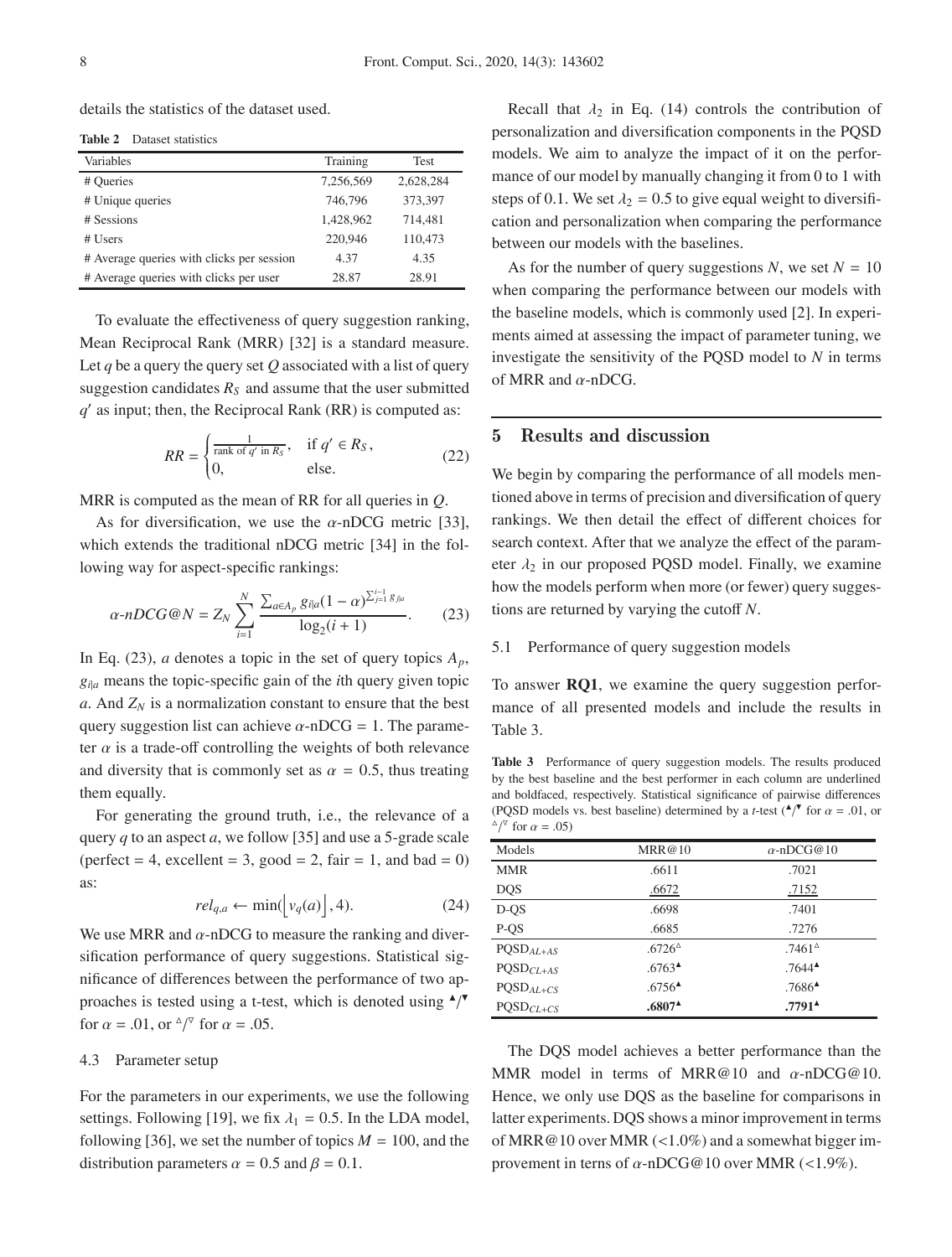For the models that consider either diversification or personalization, they both have better performance than the DQS approach. In particular, the D-QS model performs better than P-QS in terms of  $\alpha$ -nDCG@10 and has a slightly higher value of MRR@10 than the P-QS model. However, they both lose against the POSD model in terms of MRR@10 and  $\alpha$ nDCG@10, which indicates that the combination of diversification and personalization does help to improve query suggestion ranking and diversification performance.

Regarding the PQSD models, whatever type of search context is considered, PQSD achieves a better performance than the DQS baseline, resulting in MRR@10 improvements ranging from 0.8% to 2.0% and  $\alpha$ -nDCG@10 improvements ranging from 4.3% to 8.9%. The fact that improvements in  $\alpha$ nDCG@10 are higher than the improvements in MRR@10 can be explained by the fact that in some cases, redundant query suggestions ranked lower than the final submitted query are removed from the original query suggestion list; this does not affect the reciprocal rank score but does result in improved diversity scores.

We can see from Table 3 that PQSD*CL*+*CS* achieves the best performance. Significant improvements against the baseline in terms of MRR@10 and  $\alpha$ -nDCG@10 are observed for all PQSD models at the  $\alpha$  = .01 level except for PQSD<sub>*AL*+*AS*</sub>, for which we observe significant improvements at the  $\alpha = .05$ level. Hence, the content of the search context does affect the performance of our PQSD model, which motivates us to conduct a further investigation to answer **RQ2**.

#### 5.2 Effect of different personalization strategies

For **RQ2** we fix the search context by using either all previous queries or only queries with clicks in the current session as well as the user's long-term search history. In general, PQSD achieves a better performance when it incorporates queries with clicks as search context than when using all previous queries. e.g., as shown in Table 3, PQSD*CL*+*AS* beats PQSD*AL*+*AS* in terms of both metrics. Similar results can be found when comparing PQSD*CL*+*CS* to PQSD*AL*+*CS* . Hence, queries with clicks more accurately express a user's search intent, which is helpful for query suggestion personalization; the use of all queries as search context for personalization brings noise when detecting a user's real search intent.

Results of the PQSD models and the baseline at different query positions (in a session) are shown in Fig. 1. As shown in Fig. 1(a), as the search context becomes richer, the performance in terms of MRR@10 of all query suggestion models improves, e.g., at a late query position in a session  $(> 4)$ ,

PQSD*CL*+*CS* improves MRR@10 over earlier query positions (= 2). In addition, as indicated by the results of the PQSD models at the start of a session (query position  $= 1$ ), when a user's short-term search context in the current session is unavailable, PQSD achieves negligible improvements over the baseline, especially for PQSD*AL*+*AS* and PQSD*AL*+*CS* .



**Fig. 1** Performance of PQSD models and the baseline at different query positions in a session. (a) Performance in terms of MRR@10; (b) performance in terms of  $\alpha$ -nDCG@10

Regarding the evaluation of diversity, similar results can be found in Fig. 1(b) when reporting the performance of the query suggestion models in terms of  $\alpha$ -nDCG@10. POSD achieves larger improvements over the baseline in terms of  $\alpha$ -nDCG@10 than in terms of MRR@10 at each query position, which is consistent with the findings reported in Table 3. To sum up, search contexts consisting of queries with clicks, whether in a user's long-term or short-term search history, can help generate more accurate and diversified query suggestion rankings.

## 5.3 Effect of the trade-off parameter  $\lambda_2$

Next, we turn to **RQ3** and conduct a parameter sensitivity analysis of our PQSD models. We examine the performance of our PQSD models in terms of MRR@10 and α-nDCG@10 by gradually changing the parameters  $\lambda_2$  from 0 to 1 with an interval 0.1. We plot the results in Fig. 2.

For any value of  $\lambda_2$ , PQSD<sub>CL+CS</sub> always performs best among the four models in terms of both MRR@10 and  $\alpha$ -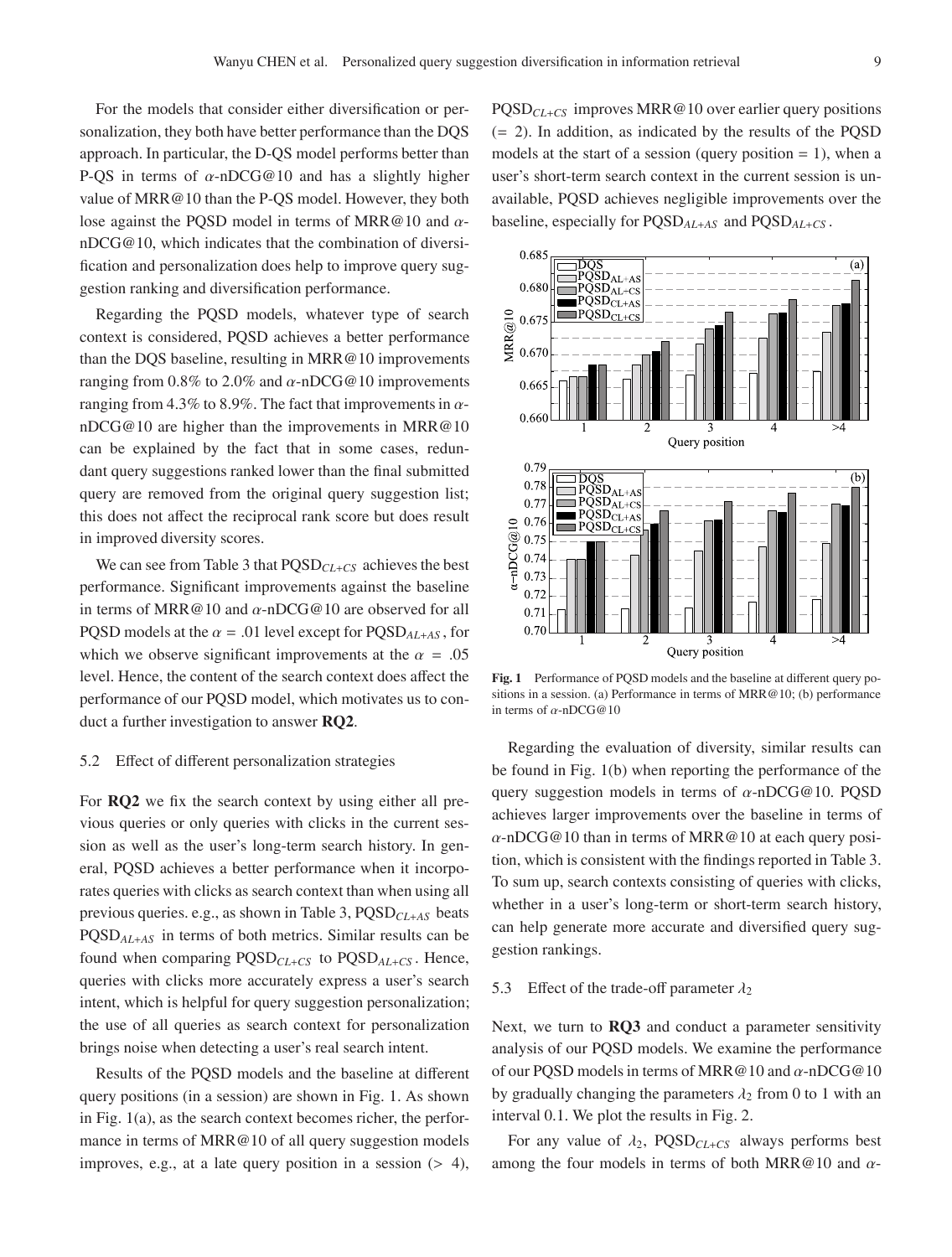nDCG@10. Another interesting finding that can be observed is that the PQSD*CL*+*AS* model loses against the PQSD*AL*+*CS* model in terms of  $\alpha$ -nDCG@10. However, it outperforms the PQSD*AL*+*CS* model in terms of MRR@10. This indicates that a user's long-term search history can help to yield a better MRR@10 score especially with clicked information, while the search context in the current session with clicked queries is more helpful to improve the performance of our model in terms of  $\alpha$ -nDCG@10.



**Fig. 2** Effect on performance of PQSD models in terms of MRR@10 and  $\alpha$ -nDCG@10 by changing the trade-off parameter  $\lambda_2$ , tested on the AOL log. (a) Performance in terms of MRR@10; (b) performance in terms of  $\alpha$ nDCG@10

In particular, as shown in Fig.  $2(a)$ , we can see that the MRR@10 scores of all PQSD models increase consistently when  $\lambda_2$  varies from 0 to 0.5; after that, the MRR@10 scores go down when  $\lambda_2$  changes from 0.5 to 1. In addition, for any PQSD model, if it only focuses on personalization, i.e.,  $\lambda_2 = 0$ , its performance is relatively worse than model that combine diversification and personalization for query suggestion, i.e., with values of  $\lambda_2$  strictly in between 0 and 1. Specifically, a noticeable increase is observed when  $\lambda_2$  changes from 0 to 0.1 in terms of MRR@10 performance, which means that integrating diversification does help to improve the ranking accuracy for query suggestion in our models.

Regarding query suggestion diversification, as shown in Fig. 2(b), for all PQSD models, their peak performance appears near  $\lambda_2 = 0.6$ . A sharp increase is observed when  $\lambda_2$ changes from 0 to 0.1 in terms of  $\alpha$ -nDCG@10, e.g., there is a 4.1% improvement for the PQSD*CL*+*CS* model which is the most significant fluctuation in Fig. 2(b). This shows that the greedy selection diversification model does help to generate multiple-aspect queries. In addition, when  $\lambda_2$  changes from 0.6 to 1, the  $\alpha$ -nDCG@10 scores of four PQSD models monotonically decline. This indicates that the personalization component in our PQSD model has a positive influence on the performance of our model in terms of  $\alpha$ -nDCG@10.

From the observations in Fig. 2, we can conclude that: 1) our PQSD model with a combination of diversification and personalization shows better performance for query suggestion than a model that incorporates either personalization or diversification but not both; 2)  $\lambda_2$  has a bigger influence on  $\alpha$ nDCG@10 than on MRR@10; for instance, in Fig. 2(b) we see that for the PQSD*CL*+*CS* model, there is a 1.8% improvement from the smallest value, i.e.,  $\lambda_2 = 0$  to the biggest, i.e.,  $\lambda_2 = 0.5$  in term of MRR@10; however, regarding the value of  $\alpha$ -nDCG@10, the improvement is around 7.4% from the smallest ( $\lambda_2 = 0$ ) to the biggest ( $\lambda_2 = 0.6$ ).

### 5.4 Zooming in on the cut-off *N*

For research question **RQ4**, we examine the performance of our four PQSD models and the baseline model when less (or more) query suggestions are returned by varying the cut-off *N* from 5 to 15. We show the MRR and  $\alpha$ -nDCG scores in Fig. 3 as tested on the america online (AOL) log, as before.

The overall performance in terms of MRR and  $\alpha$ -nDCG increases when more query suggestions are returned for reranking. A large value of *N* increases the probability of including a user's intended query, i.e., the ground truth, in the query suggestion list. In addition, the same result can be found in Fig. 3 as we observe in Fig. 2, i.e., the MRR value of PQSD*CL*+*AS* is better than PQSD*AL*+*CS* ; however, in terms of α-nDCG, PQSD*CL*+*AS* shows worse performance than PQSD*AL*+*CS* . More specifically, for a specific number of query suggestions, our PQSD models beat the baseline in terms of both MRR and  $\alpha$ -nDCG. This indicates that the combination of personalization and diversification in the PQSD models has a positive effect on pushing the ground truth up in the list of query suggestions. As shown in Fig. 3(a), the best result is returned by the PQSD*CL*+*CS* model. Similar results can be found when comparing those models in terms of  $\alpha$ -nDCG, as shown in Fig. 3(b).

With an increase in the number of query suggestions, the MRR improvements achieved by our PQSD models over the baseline are further magnified, as shown in Fig. 3(a). For instance, PQSD*CL*+*CS* model presents a 1.4% MRR improve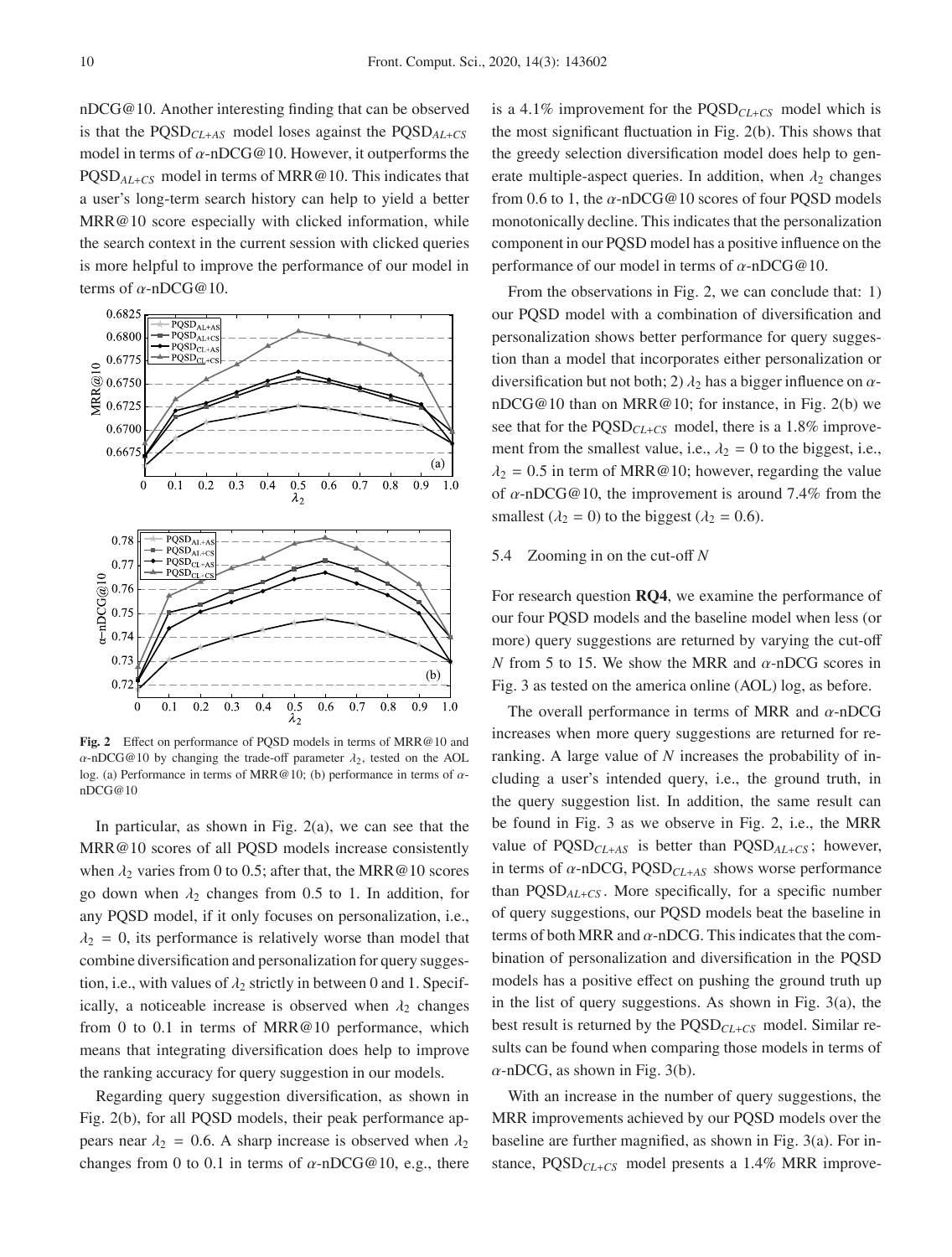ment over the baseline at  $N = 5$ , a 2.0% improvement at  $N = 10$ , and a 3.2% improvement at  $N = 15$ .



**Fig. 3** Effect on performance of five models in terms of MRR and  $\alpha$ -nDCG when more (or less) query suggestion candidates are returned, tested on the AOL log. (a) Performance in terms of MRR@N; (b) performance in terms of α-nDCG@N

Regarding query diversification, the improvements of the PQSD models are more significant in terms of  $\alpha$ -nDCG  $(N = 5, 10, 10)$  and 15) than MRR, as indicated by the relative improvements over the baseline. For instance, in Fig. 3(b), PQSD*CL*+*CS* shows a 7.4% improvement over the baseline in terms of  $\alpha$ -nDCG at cutoff  $N = 5$ , a 8.9% improvement at  $N = 10$  and a 10.3% improvement at  $N = 15$ . This can be attributed to the fact that when more candidates are returned, more query redundancy is introduced into the list of query suggestions, leaving a relatively larger room for our PQSD models to improve the performance against the baseline in terms of  $\alpha$ -nDCG.

## **6 Conclusions and future work**

We have dealt with the task of combining personalization and diversification of query suggestions. We have proposed a personalized query suggestion diversification model, PQSD, based on a greedy selection algorithm that incorporates a user's previous queries as search context for personalization.

Our experimental results show that: 1) the combination of diversification and personalization does help boost the query

suggestion performance in terms of precision and diversification of query rankings; 2) a variant of our PQSD model using queries with clicks achieves the best performance in terms of query ranking accuracy and diversification; 3) the advantages of our PQSD model over the baseline become more prominent when more query suggestions are returned.

Together, our findings make an important step beyond prior work on query suggestion. Prior to our work, the combination of personalization and diversification had already given rise to improvements of query auto completion. Now, query suggestion methods can be personalized as well as diversified too, allowing us to help users formulate their information needs in a more effective manner.

As to limitations of this work, we have implemented our PQSD model through injecting a user's long-term search history into a basic greedy query suggestion diversification model. There are many other strong signals for personalization which we do not consider, such as user profiles and time sensitivity. Also, we only examine our models on the AOL dataset, where we generate the relevance labels automatically. We should test our PQSD model on other datasets.

As future work, we plan to evaluate our models on other datasets so as to verify their effectiveness. We would like to investigate the merits of Web search result diversification [12, 37] on the task of query suggestion diversification. And we want to investigate other personalization strategies such as user profiles or behavior-based personalization, which has been shown to help improve effectiveness [38, 39]. We also want to have a closer look at the effect of different topic numbers have on the performance of our models. Can we expand the combination of personalization and diversification to other scenarios, with different modes of interaction?

**Acknowledgements** This work was partially supported by the National Natural Science Foundation of China (Grant No. 61702526), the National Advanced Research Project (6141B0801010b), Ahold Delhaize, Amsterdam Data Science, the Bloomberg Research Grant program, the Criteo Faculty Research Award program, Elsevier, the European Community's Seventh Framework Programme (FP7/2007-2013) under grant agreement nr 312827 (VOX-Pol), the Microsoft Research PhD program, the Netherlands Institute for Sound and Vision, the Netherlands Organisation for Scientific Research (NWO) under project nrs (612.001.116, HOR-11-10, CI-14-25, 652.- 002.001, 612.001.551, 652.001.003), and Yandex. All content represents the opinion of the authors, which is not necessarily shared or endorsed by their respective employers and/or sponsors.

#### **References**

1. Chen W Y, Cai F, Chen H H, De Rijke M. Personalized query suggestion diversification. In: Proceedings of the 40th International ACM SIGIR Conference on Research and Development in Information Retrieval. 2017, 817–820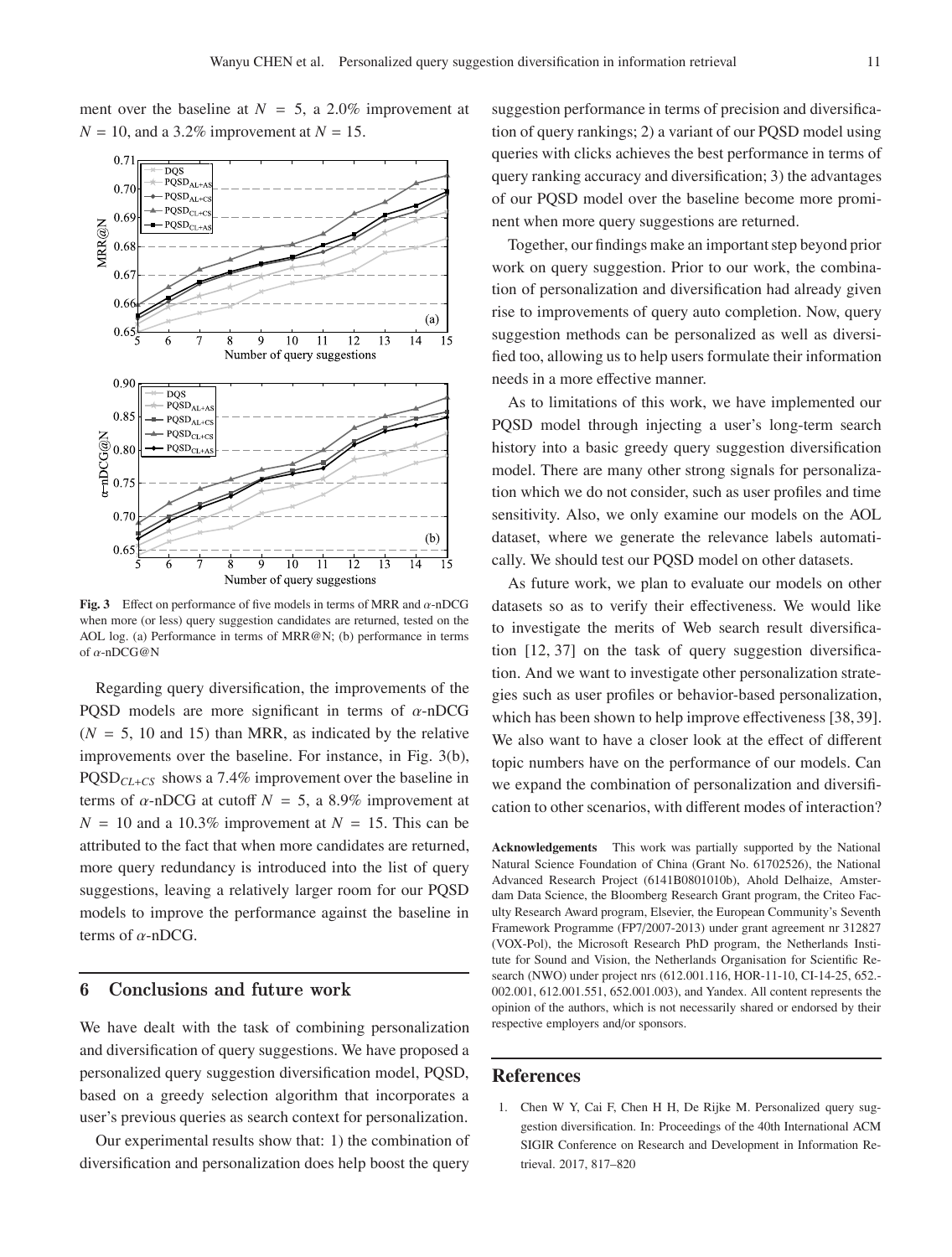- 2. Yang S, Zhou D Y, He L W. Post-ranking query suggestion by diversifying search results. In: Proceedings of the 34th Annual International ACM SIGIR Conference on Research and Development in Information Retrieval. 2011, 815–824
- 3. Li R R, Kao B, Bi B, Cheng R, Lo E. DQR: a probabilistic approach to diversified query recommendation. In: Proceedings of the 21st ACM International Conference on Information and Knowledge Management. 2012, 16–25
- 4. Ma H, Lyu M R, King I. Diversifying query suggestion results. In: Proceedings of the 24th AAAI Conference on Artificial Intelligence. 2010, 1399–1404
- 5. Zhang Z Y, Nasraoui O. Mining search engine query logs for query recommendation. In: Proceedings of the 15th International Conference on World Wide Web. 2006, 1039–1040
- 6. Cao H H, Jiang D X, Pei J, He Q, Liao Z, Chen E H, Li H. Contextaware query suggestion by mining click-through and session data. In: Proceedings of the 14th ACM SIGKDD International Conference on Knowledge Discovery and Data Mining. 2008, 875–883
- 7. Blei D M, Ng A Y, Jordan M I. Latent dirichlet allocation. Journal of Machine Learning Research, 2003, 3(4): 993–1022
- 8. Pass G, Chowdhury A, Torgeson C. A picture of search. In: Proceedings of the 1st International Conference on Scalable Information Systems. 2006, 1–7
- 9. Cai F, De Rijke M. A survey of query auto completion in information retrieval. Foundations and Trends in Information Retrieval, 2016, 10(4): 273–363
- 10. Cai F, Liang S S, De Rijke M. Prefix-adaptive and time-sensitive personalized query auto completion. IEEE Transactions on Knowledge and Data Engineering, 2016, 28(9): 2452–2466
- 11. Cai F, De Rijke M. Learning from homologous queries and semantically related terms for query auto completion. Information Processing and Management, 2016, 52(4): 628–643
- 12. Santos R L T, Peng J, Macdonald C, Ounis I. Explicit search result diversification through sub-queries. In: Proceedings of the 32nd European Conference on Information Retrieval. 2010, 87–99
- 13. Al-otaibi S, Ykhlef M. Hybrid immunizing solution for job recommender system. Frontiers of Computer Science, 2017, 11(3): 511–527
- 14. Kharitonov E, Macdonald C, Serdyukov P, Ounis I. Intent models for contextualising and diversifying query suggestions. In: Proceedings of the 22nd ACM International Conference on Information and Knowledge Management. 2013, 2303–2308
- 15. Ziegler C N, McNee S M, Konstan J A, Lausen G. Improving recommendation lists through topic diversification. In: Proceedings of the 14th International Conference on World Wide Web. 2005, 22–32
- 16. Li L, Yang Z L, Liu L, Kitsuregawa M. Query-URL bipartite based approach to personalized query recommendation. In: Proceedings of the 22nd AAAI Conference on Artificial Intelligence. 2008, 1189–1194
- 17. Sharma S, Mangla N. Obtaining personalized and accurate query suggestion by using agglomerative clustering algorithm and P-QC method. International Journal of Engineering Research and Technology, 2012, 1(5): 28–35
- 18. Verberne S, Sappelli M, Järvelin K, Kraaij W. User simulations for interactive search: evaluating personalized query suggestion. In: Proceedings of the 2015 European Conference on Information Retrieval. 2015, 678–690
- 19. Vallet D, Castells P. Personalized diversification of search results. In: Proceedings of the 35th Annual International ACM SIGIR Conference on Research and Development in Information Retrieval. 2012, 841– 850
- 20. Craswell N, Szummer M. Random walks on the click graph. In: Proceedings of the 30th Annual International ACM SIGIR Conference on Research and Development in Information Retrieval. 2007, 239–246
- 21. Cui J W, Liu H Y, Yan J, Ji L, Jin R M, He J, Guo Y Q, Chen Z, Du X Y. Multi-view random walk framework for search task discovery from click-through log. In: Proceedings of the 20th ACM International Conference on Information and Knowledge Management. 2011, 135–140
- 22. Ma H, Yang H X, King I, R. Lyu M. Learning latent semantic relations from clickthrough data for query suggestion. In: Proceedings of the 17th ACM Conference on Information and Knowledge Management. 2008, 709–718
- 23. Mei Q Z, Zhou D, Church K. Query suggestion using hitting time. In: Proceedings of the 17th ACM International Conference on Information and Knowledge Management. 2008, 469–478
- 24. Liang S S, Cai F, Ren Z C, de Rijke M. Efficient structured learning for personalized diversification. IEEE Transactions on Knowledge and Data Engineering, 2016, 28(11): 2958–2973
- 25. Huang C K, Chien L F, Oyang Y J. Relevant term suggestion in interactive web search based on contextual information in query session logs. Journal of the American Society for Information Science and Technology, 2003, 54(7): 638–649
- 26. Mikolov T, Chen K, Corrado G, Dean J. Efficient estimation of word representations in vector space. In: Proceedings of Workshop at International Conference on Learning Representations. 2013, 1–13
- 27. Cai F, Ridho R, De Rijke M. Diversifying query auto-completion. ACM Transactions on Information Systems, 2016, 34(4): 1–33
- 28. Joachims T. Optimizing search engines using clickthrough data. In: Proceedings of the 8th ACM SIGKDD International Conference on Knowledge Discovery and Data Mining. 2002, 133–142
- 29. Bollegala D, Matsuo Y, Ishizuka M. Measuring semantic similarity between words using Web search engines. In: Proceedings of the 16th International Conference on World Wide Web. 2007, 757–766
- 30. Carbonell J, Goldstein J. The use of MMR, diversity-based reranking for reordering documents and producing summaries. In: Proceedings of the 21st Annual International ACM SIGIR Conference on Research and Development in Information Retrieval. 1998, 335–336
- 31. Guo J F, Cheng X Q, Xu G, Zhu X F. Intent-aware query similarity. In: Proceedings of the 20th ACM International Conference on Information and Knowledge Management. 2011, 259–268
- 32. Shah C, Croft W B. Evaluating high accuracy retrieval techniques. In: Proceedings of the 27th Annual International ACM SIGIR Conference on Research and Development in Information Retrieval. 2004, 2–9
- 33. Clarke C L A, Kolla M, V. Cormack G, Vechtomova O, Ashkan A, Büttcher S, MacKinnon I. Novelty and diversity in information retrieval evaluation. In: Proceedings of the 31st Annual International ACM SIGIR Conference on Research and Development in Information Retrieval. 2008, 659–666
- 34. Järvelin K, Kekäläinen J. Cumulated gain-based evaluation of IR techniques. ACM Transactions on Information Systems, 2002, 20(4): 422– 446
- 35. Chapelle O, Metzler D, Zhang Y, Grinspan P. Expected reciprocal rank